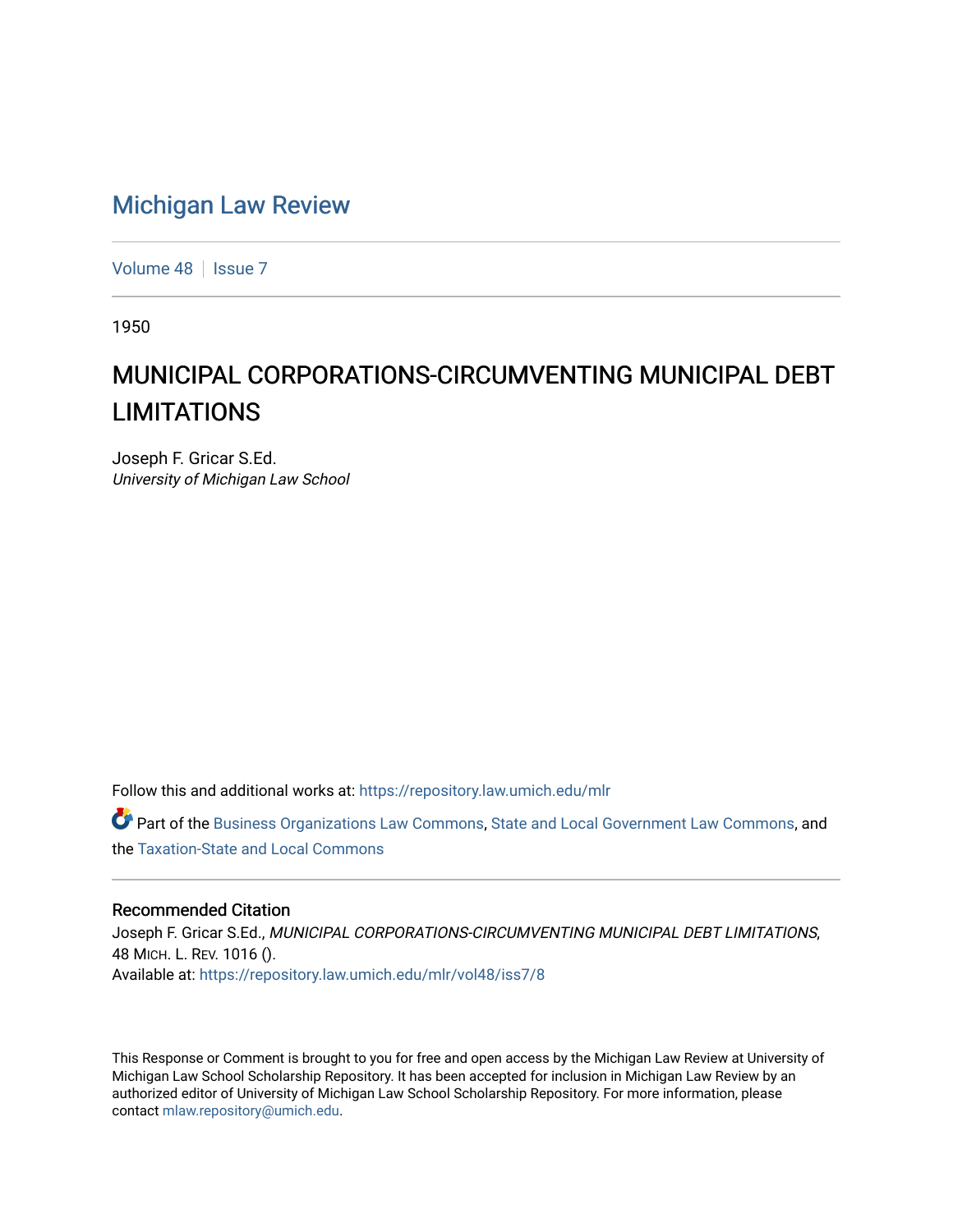MUNICIPAL CORPORATIONS-CIRCUMVENTING MUNICIPAL DEBT LIMITATIONS-Since municipalities are frequently indebted to the permissible extent of the constitutional, statutory, and charter debt limitations, they are constantly seeking methods of finance which avoid the debt limits. Three devices have received judicial sanction. First: Where a separate and distinct corporation such as a school or drain district has been created it may operate with a separate debt limit over the same territory as the governing municipality.<sup>1</sup> Second: Where the project to be financed is income-producing, the financing bond issue, if made self-liquidating, will not come within the debt limitations. Although incorporated authorities have been extensively used to administer self-liquidating bond issues,<sup>2</sup> the "special fund" doctrine has permitted cities to finance self-liquidating, income-producing projects without farming the job out to an authority.<sup>3</sup> Third: Where a city makes a long term lease for recurring needs, which is not a disguised contract of purchase, only the yearly instalment and not the aggregate rental is considered a debt for purposes of limitations.<sup>4</sup>

These methods of permissible finance have been the product of a slow evolution of judicial opinion. From an early strict interpretation of the debt limitations the tendency has been toward an increasingly liberal interpretation. The overlapping corporation device was first sanctioned because it was familiar. The school, drain and similar districts have roots as deep in history as the debt limitations themselves.<sup>5</sup> To build the special fund doctrine, it seems the courts resorted to the spirit of the debt limitations. The purpose of the limitations was to keep property from being subjected to an unrestricted and fixed tax

1 Cerajewski v. Mc Vey, 225 Ind. 67, 72 N.E. (2d) 650 (1947); Atty. Gen. v. Thompson, 168 Mich. 511, 134 N.W. 722 (1912); 94 A.L.R. 818 (1935); 171 A.L.R. 723 (1947). See l McQmLLIN, MuNICIPAL CoRPORATIONS §283 (1940).

2Edwards v. Housing Authority of City of Muncie, 215 Ind. 330, 19 N.E. (2d) 741 (1939); In re Brewster Street Housing Site, 291 Mich. 313, 289 N.W. 493 (1939); 146 A.L.R. 328 at 339 (1943). See Foley, "Revenue Financing of Public Enterprises," 35 Мгсн. L. REv. 1 (1936).

.3 See Foley, "Low Rent. and State Financing," 85 UNiv. PA. L. REv. 239, 248 (1937). For recent extensions of the special fund doctrine see 29 NEB. L. REv. 75 (1949). Most states now have revenue financing acts which in effect codify the special fund doctrine. See Underwood v. Fairbanks Morse and Co., 205 Ind. 316, 185 N.E. 118 (1933); Indiana Service Corp. v. Town of Warren, 206 Ind. 384, 189 N.E. 523 (1934); Young v. City of Ann Arbor, 267 Mich. 241, 255 N.W. 579 (1934). See also Foley, ''Revenue Financing of Public Enterprises," 35 MICH. L. REV. 1 (1936).

<sup>4</sup>71 A.L.R. 1318 (1931); 145 A.L.R. "1362 (1943). See also 103 A.L.R. ll60 (1936). 5 Atty. Gen. v. Thompson, 168 Mich. 511, 134 N.W. 722 (1912).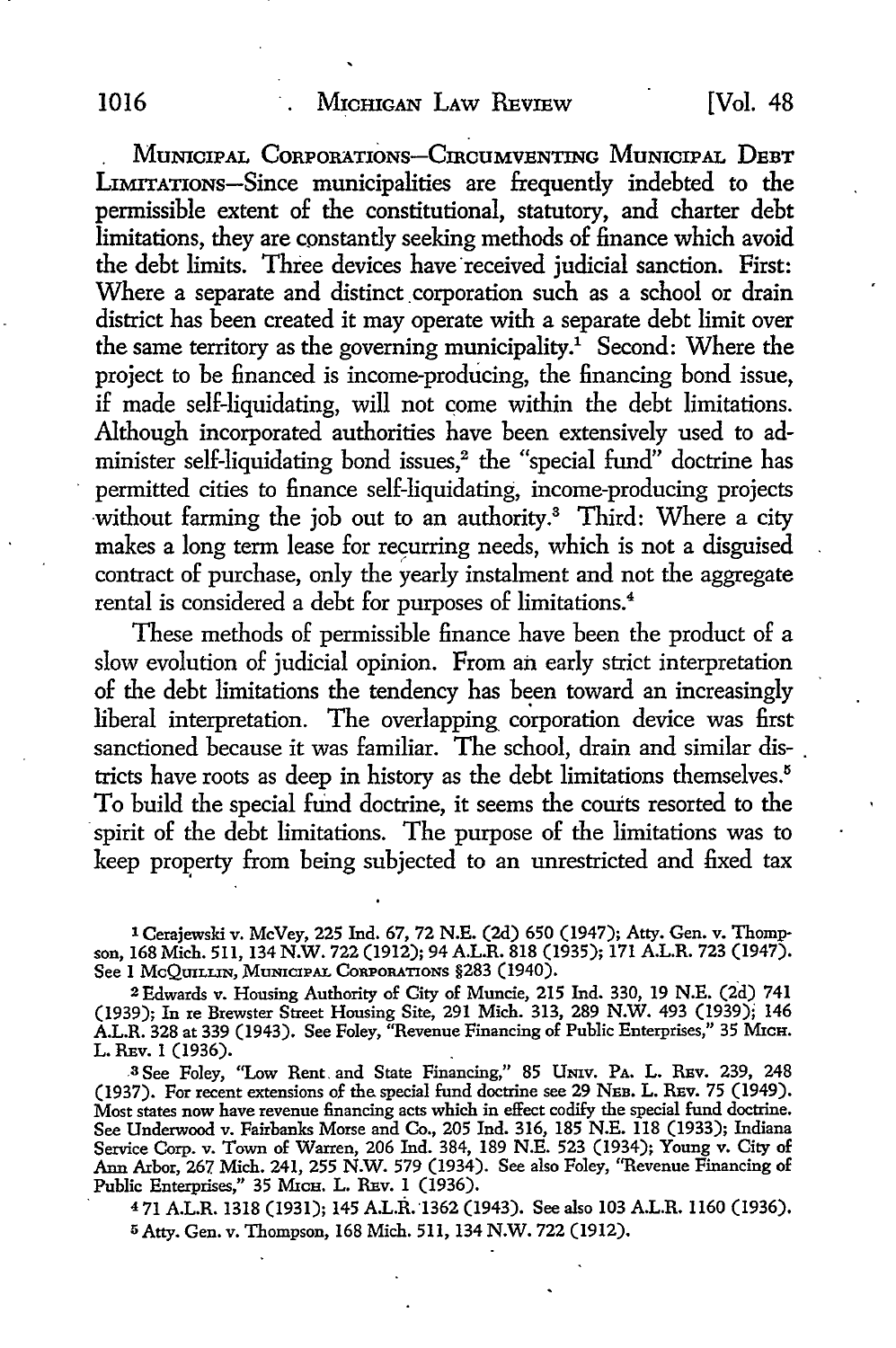burden; the financing of an income producing project through a selfliquidating bond issue does not create a tax burden.<sup>6</sup>

At some point, of course, inroads through liberal interpretation will spell disintegration of an effective debt limit. It is apparent that this tendency must be kept within bounds; the problem is to fix the bounds. Two recent cases, from Indiana and Michigan, present an interesting contrast in judicial attitude toward financing methods which attempt to circumvent the debt limitations.

The Indiana court, in *Rappaport v. Department of Public Health*,<sup>7</sup> had to pass upon a use of the overlapping corporation device. Legislation had permitted the creation of new health departments and taxing districts in cities with a population of over 300,000. Such departments and districts were- to have a separate debt limitation and the power to issue bonds and lay a special tax on district property for the construction and maintenance of hospitals. The Indiana court recognized that the state constitutional debt limit does not prevent more than one municipal unit from operating in identical territory. The court, however; in declaring the legislation unconstitutional avowed· a purpose to "look through form to substance"8 to see if the legislative intent had been to evade the debt limitation. The degree of city control over the new department was a factor in determining the question of evasion. More important, it seems, was the fact that the court viewed the building and maintenance of hospitals as a traditional and typical city function. The court hypothesized that if a separate governmental unit may be created to finance hospitals "why not a city hall or any other essential city function or building?"<sup>9</sup> In looking to the *purpose* of debt limitations and to the *nature* of the function which the new district is to perform, the Indiana court seems to have found a working general approach which it can apply to all methods of municipal finance. There is no indication that the court will limit this approach to the device of the overlapping corporation.

The Michigan court, in *Walinske v. Detroit-Wayne Joint Building Authority,1°* had to pass upon a more recent and more subtle device. After the voters of Wayne County rejected a proposal to increase tax

*1* (Ind. 1949) 87 N.E. (2d) 77.

SJd. at 80.

<sup>9</sup> Id. at 82.

<sup>6</sup>Hight v. City of Harrisonville, 328 Mo. 549, 41 S.W. (2d) 155 (1931); Edwards v. Housing Authority of City of Muncie, 215 Ind. 330, 19 N.E. (2d) 741 (1939).

<sup>10 325</sup> Mich. 562, 39 N.W. (2d) 73 (1949).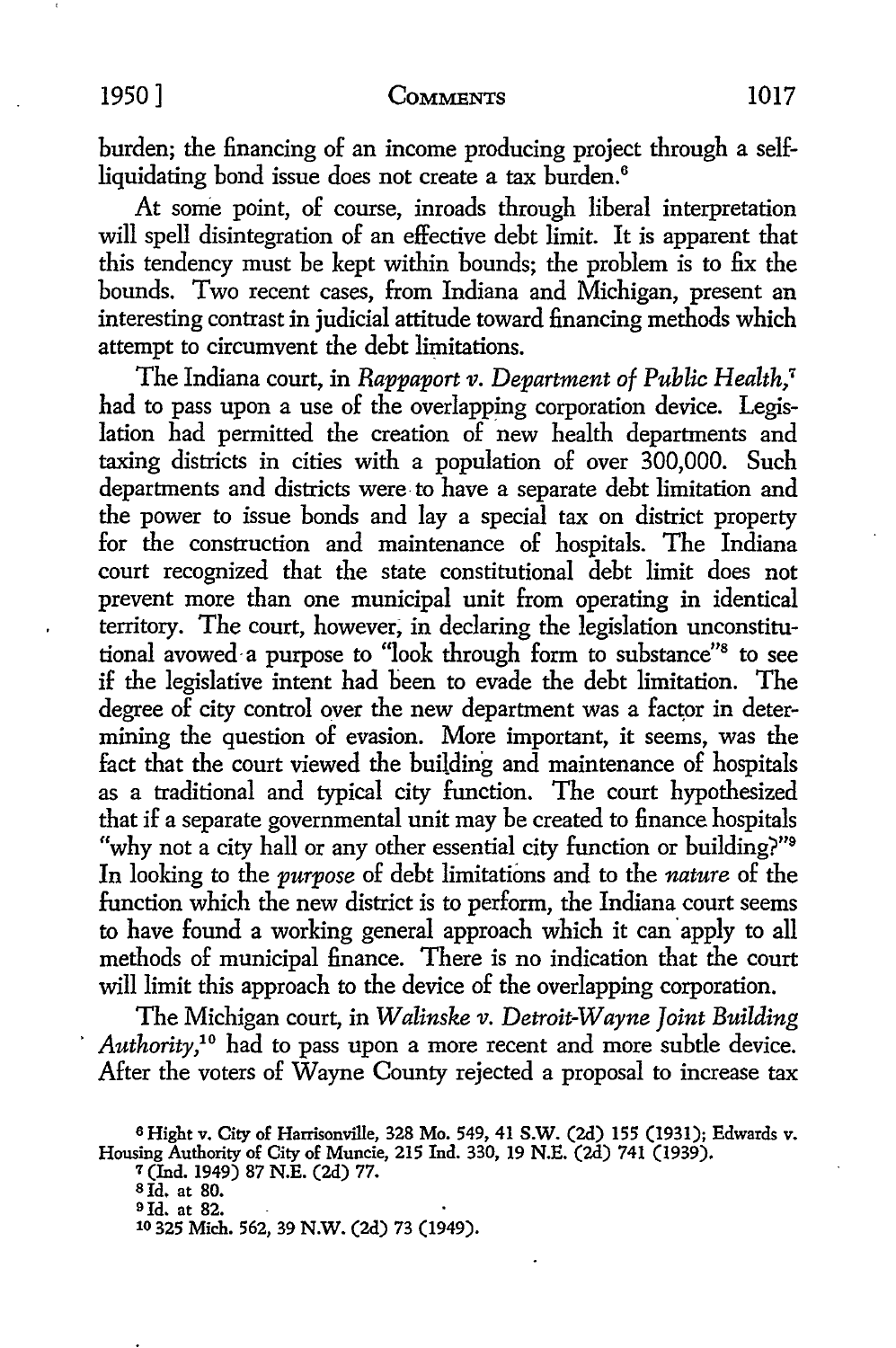millage and create an eight million dollar bond issue for the construction of a joint City of Detroit-Wayne County administration building, the state legislature passed an enabling act under which the city and county jointly incorporated a Building Authority empowered by the enabling act to construct an administration building financed by a selfliquidating bond issue. The bonds to be issued by the Authority, were to be payable solely from the revenue from the building; the revenue would be the rent which the city and county would pay for the use of the building. No lease had yet been drawn but the enabling act permitted, and the Authority charter required, the building to be conveyed to the city and county after the bond issue had been retired. The charter provided for a thirty-year lease with power in the Authority to adjust rentals to retire the bond issue within that time.

The Michigan court, in upholding the enabling act, has sanctioned an ingenious combination of Authority financing, the special fund · doctrine, and the doctrine of the lease for recurring needs. It is clear that cities may be enabled to incorporate Authorities with a separate and distinct legal entity that may own, finance, and administer a selfliquidating project.<sup>11</sup> From the standpoint of this legally separate Authority the project is income-producing and self-liquidating albeit the income, in the form of lease rentals, is tax money. As far as the city is concerned it is merely making a long term lease which is not  $a$  debt in its aggregate.<sup>12</sup> By a very legalistic approach the Michigan court was able to say that this is a debt of the Authority and not the debt of the city and county. The.Authority cannot tax and so the scheme does not come within the prohibitions of the debt limitations.

It would seem that the reasoning upholding this particular device is the direct antithesis of the reasoning behind the special fund doctrine.

<sup>11</sup> See note 2, supra.

<sup>&</sup>lt;sup>12</sup> The Michigan court had to answer the objection that the enabling act and the authority charter contemplated a contract of purchase which would constitute a debt in the amount of the aggregate rental. The court reasoned that since the final disposition of the building was not being decided, and since the lease had not yet been drawn, the proposed transaction could not be called a contract of purchase. The lease when drawn will undoubtedly reflect the guidance of the court and make no provision for conveying the building to the city and county. After the bond issue is liquidated, there would seem to be nothing to prevent the authority from donating the building to the city and county. A very similar situation was before the Pennsylvania court in Kelley v. Earle, 320 Pa. 449, 182 A. 501 (1936). The court held that a contemplated conveyance from authority to state made the lease a contract of purchase. On rehearing, in Kelley v. Earle, 325 Pa. 337, 190 A. 140 (1937), noted in 85 UNIV. PA. L. REV. 518 (1937), the court upheld an amended plan which called for title to remain in the authority. If so obvious a device can make the difference, it would seem the Michigan court is realistic in upholding the device in the first instance.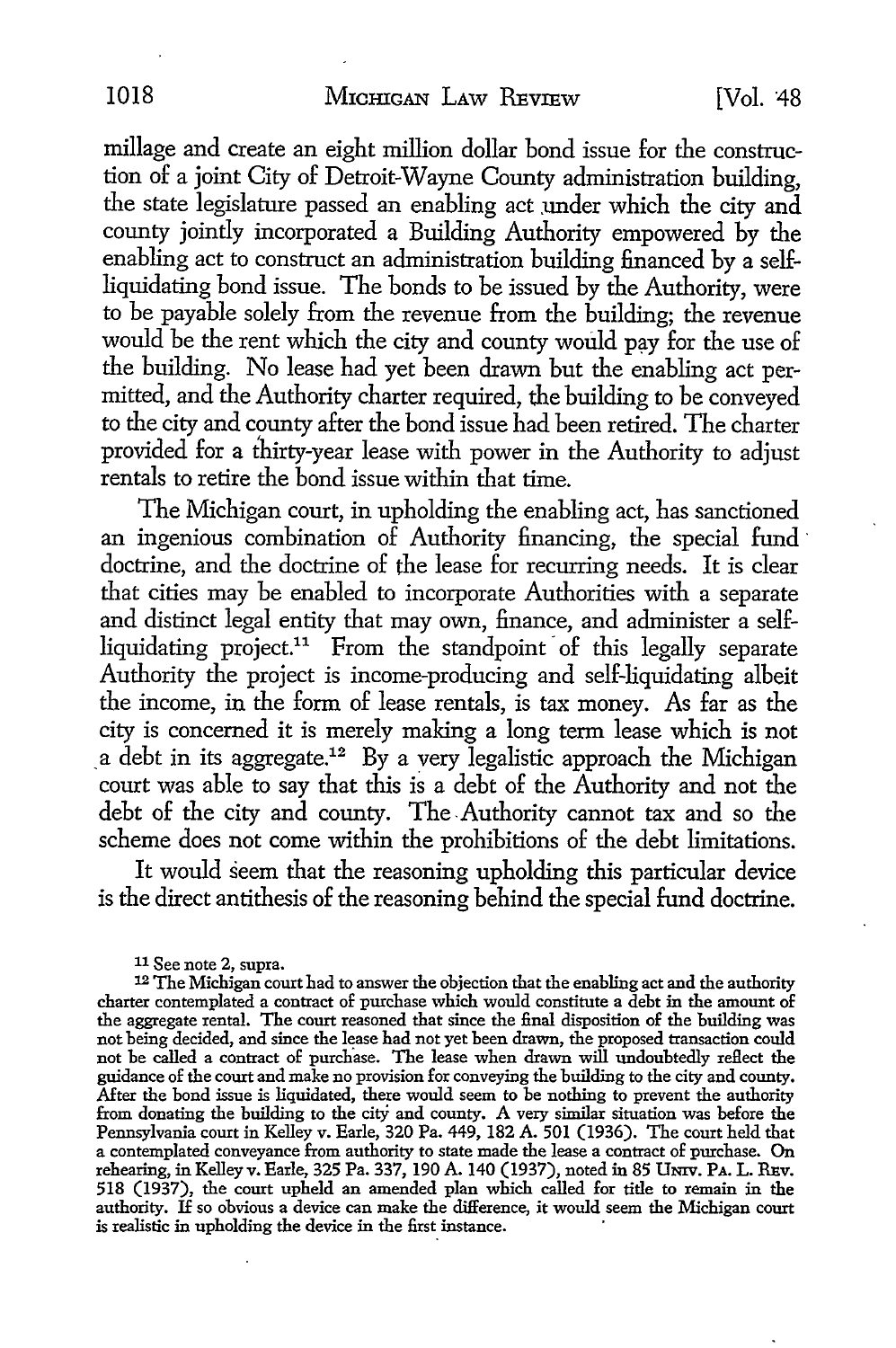## 1950] COMMENTS 1019

The special fund doctrine proceeds on the theory that even though a particular bond issue represents a city debt, the debt does not come within the purpose of the debt limitations because it is not liquidated by tax money. To sanction this latest device the court must say, in effect, that even though this bond issue is liquidated by tax money, it is not a city debt. In Michigan, it seems, a scheme may be successful if it appeals either to purpose or to form; it need not appeal to both.13

The Indiana and the Michigan cases can undoubtedly be distinguished on their facts. In their reasoning, however, the two opinions seem to be squarely opposed. The Indiana court looks through form to the substance of the scheme. If the effect is merely to increase borrowing power rather than to perform a public service better the Indiana court will find an evasion of the debt limit. The Michigan court is content if the form of the scheme of finance is legally defensible since "there is no fraud in reaching a desired end by legal means even though some other means to the end would be illegal."14 The Indiana court seems to be on more solid ground. It will, according to the *Rappaport* case, examine each scheme of finance by the admittedly Huid tests of the constitutiomd purpose of debt limitations and the legislative intent to evade such limitations. In Michigan, on the other hand, it seems the bars are down. Consistently with the *W alinske*  case there would appear to be nothing to prevent the legislature from enabling authorities to build and finance, and cities to lease non-revenueproducing museums, fire houses, police stations or other similar projects.

The result in the Michigan case may be laudable. Detroit and Wayne county will, at the end of thirty years, be the owners of a ten

13 The general trend of the decisions seems to be in favor of the device of leasing from an authority. The Pennsylvania court in Kelley v. Earle upheld the device. See note 12, supra. The Illinois court, in People v. Green, 382 ill. 577, 47 N.E. (2d) 465 (1943), distinguished the Kelley case on the ground that in the Kelley case there was an element of income which saved the plan. In a later Illinois case, People v. Green was in turn distinguished. The court held an act valid which created an armocy authority with power to lease to the state. The plan in the Green case was said to be bad because there was no legal separation of identity between authority and state since the directors of the authority were to be the governor and other state officials. Loomis v. Keehn, 400 ill. 337, 80 N.E. (2d) 368 (1948). In Ohio there were two attempts to finance the building and maintenance of mental institutions through the authority device. Both the original and the revised plan were held invalid. State v. Griffith, 135 Ohio St. 604, 22 N.E. (2d) 200 (1939), and State v. Neffner, 137 Ohio St. 390, 30 N.E. (2d) 705 (1940). All the cases in this note involve the creation of state authorities. The Michigan court seems to have been the only court to rule squarely that municipalities may use this particular device. There would seem to be no logical basis to distinguish between state

<sup>14</sup> The court quotes from Bacon v. City of Detroit, 282 Mich. 150 at 158, 275 N.W. 800 (1937).